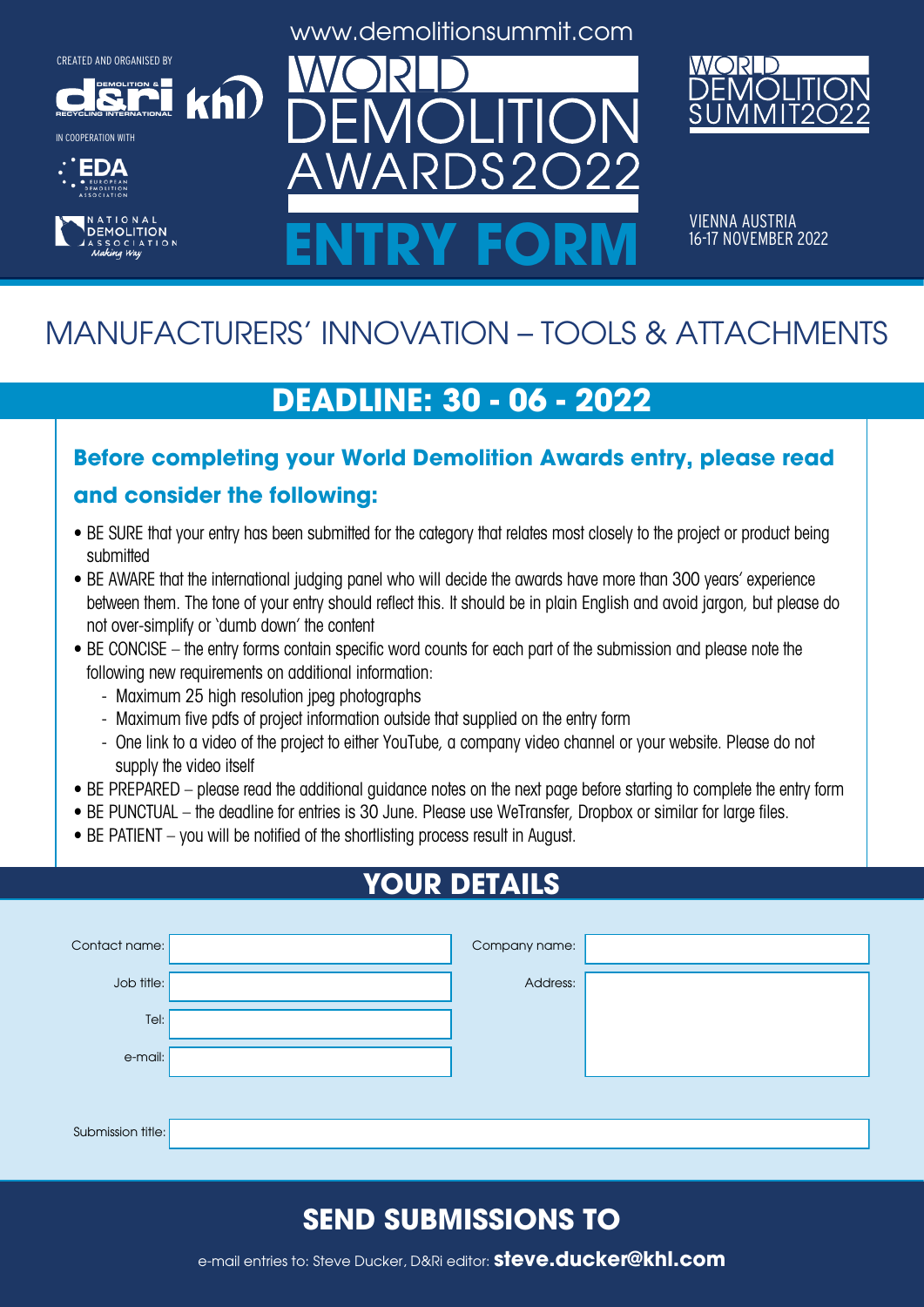**DEMOLITION &**

khl

**RECYCLING INTERNATIONAL** IN COOPERATION WITH





www.demolitionsummit.com

 $S2$ 



VIENNA AUSTRIA<br>16-17 NOVEMBER 2022 ENTRY FORM **16-17 NOVEMBER 2022** 

## MANUFACTURERS' INNOVATION – TOOLS & ATTACHMENTS **DEADLINE: 30 - 06 - 2022**

#### **GUIDANCE NOTES**

- All entries must be on an official entry form (Word or PDF).
- The project must have started or ended between 1 July 2021 and 30 June 2022.
- Entries should be in English. If you wish to enter in a different language, please contact Steve Ducker.
- You can enter for more than one award. You can also enter more than once in the same category. However, specific projects can be entered for one category only.
- If you are sending in more than one entry, please use a separate form for each one.
- The awards statement should be 1,500 words maximum. It should be based on the award criteria. This will be sent to the judges for the shortlisting process.
- Supporting material can include your recycling and environmental strategy, demolition methodology statement, site waste management plans, photographs, video and media coverage. But it is not limited to these items. Please note the new requirements on supporting material, including

the maximum amounts that can be submitted, which are specified on the previous page.

- If using a client or other third party testimonial, please confirm that you have their permission.
- The executive summary should be an edited version of the project summary. Maximum 250 words. This will be published in D&Ri if your company is shortlisted.
- Bullet points should be a maximum 20 words each and limited to a maximum of five items. These will be published in the Shortlisted Companies Brochure if your company is shortlisted.
- Please supply your company logo and at least one high resolution jpeg photo.
- Send your entry and supporting material electronically to steve.ducker@khl.com
- If your entry is too large to e-mail (if it contains lots of photos it probably will be), please send by wetransfer, dropbox or similar.

#### **AWARD CRITERIA**

This category recognises a new attachment, hand tool or other product not covered by the Plant & Equipment category brought to market specifically for the demolition sector between 1 July 2021 and 30 June 2022. Submissions should objectively demonstrate what is special or unique about the product and include background to product development, the design requirements it had to meet and full product specifications. Please do not include sales brochures or other promotional material as part of the submission. There is no charge for entering the World Demolition Awards and we look forward to hearing from you.

#### **WHAT YOU NEED TO SUBMIT**

- Project summary for judges
- • Awards statement for judges **(maximum 1,500 words)**
- • Executive summary for D&Ri magazine **(maximum 250 words)**
- **• Five** bullet points for possible inclusion in Shortlisted Companies brochure
- • Supporting material **(maximum 5 pdfs, see first page)**
- Company logo
- • High resolution jpeg photographs **(maximum 25, see first page)**
- **• Link to** video (optional)
- • Your company details (in space provided **on previous page**)

#### **SEND SUBMISSIONS TO**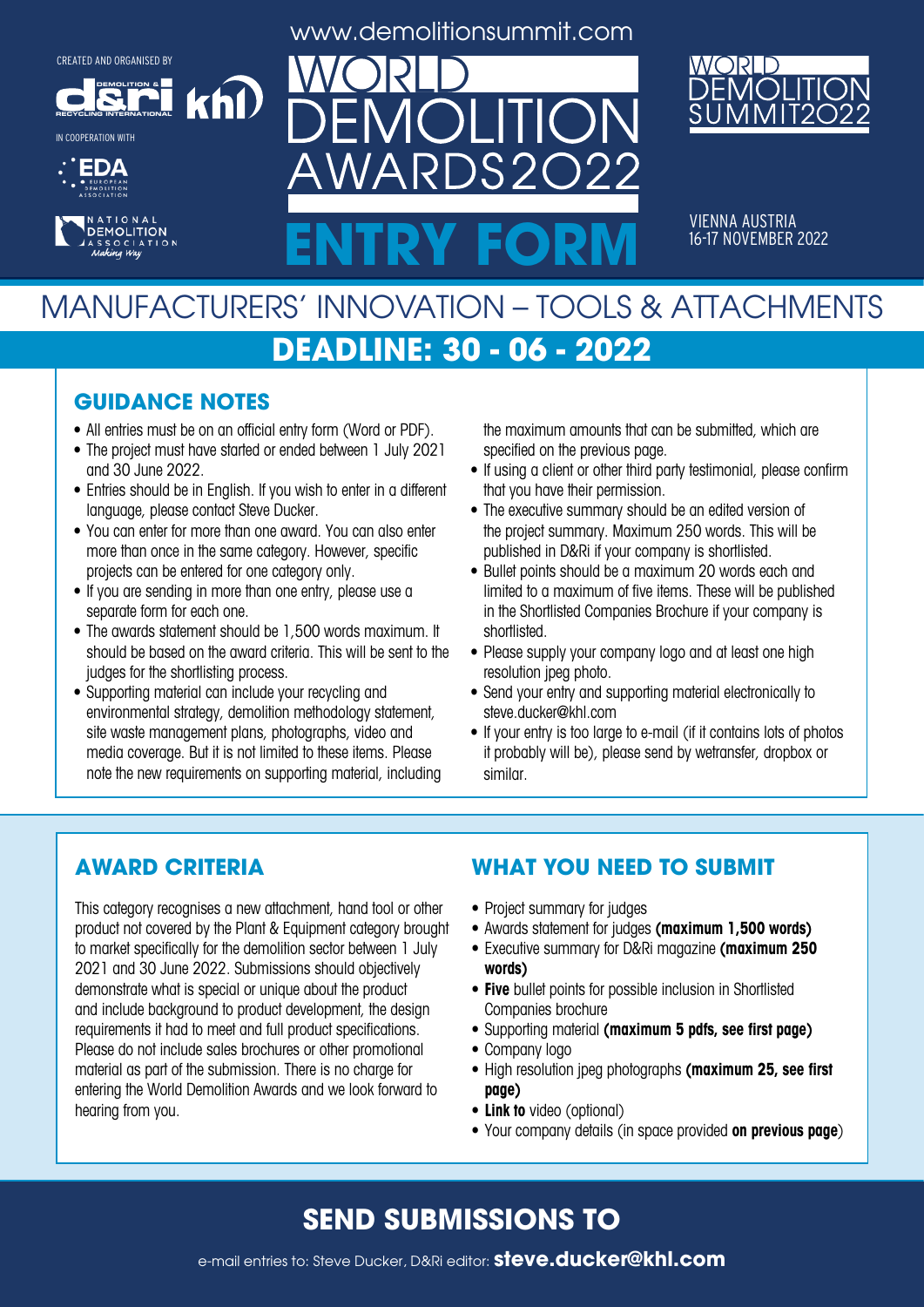**DEMOLITION &**

 $k$ h $\Omega$ 

**RECYCLING INTERNATIONAL**

IN COOPERATION WITH





www.demolitionsummit.com



VIENNA AUSTRIA<br>16-17 NOVEMBER 2022 ENTRY FORM **16-17 NOVEMBER 2022** 

## MANUFACTURERS' INNOVATION – TOOLS & ATTACHMENTS **DEADLINE: 30 - 06 - 2022**

## **AWARDS STATEMENT**

**THIS MUST BE COMPLETED** for the entry to be put forward to the judging panel

**NO MORE THAN 1,500 WORDS**

#### **SEND SUBMISSIONS TO**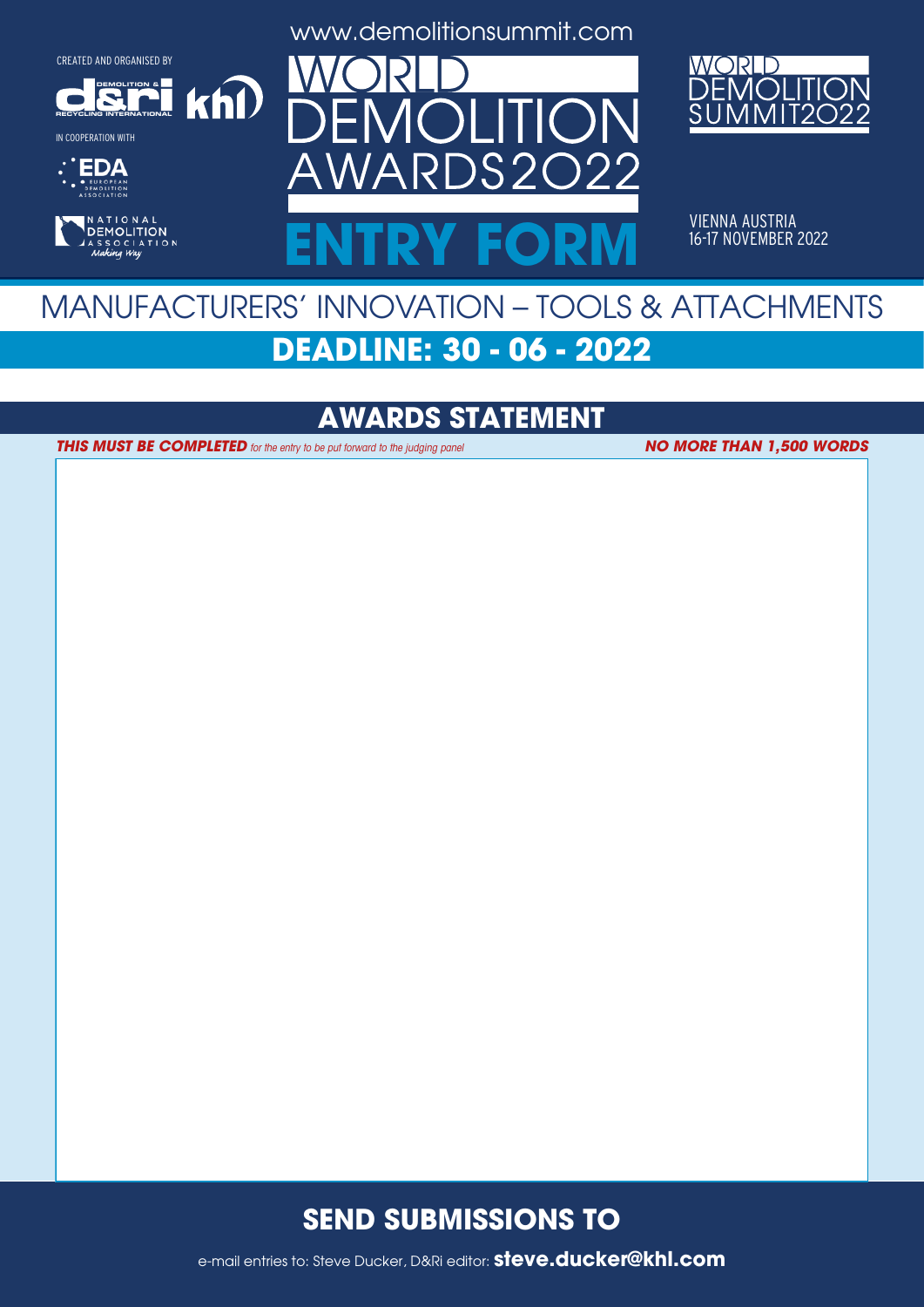**DEMOLITION &**

**RECYCLING INTERNATIONAL** IN COOPERATION WITH





www.demolitionsummit.com



VIENNA AUSTRIA<br>16-17 NOVEMBER 2022 ENTRY FORM **16-17 NOVEMBER 2022** 

## MANUFACTURERS' INNOVATION – TOOLS & ATTACHMENTS **DEADLINE: 30 - 06 - 2022**

#### **AWARDS STATEMENT** CONTINUED

**THIS MUST BE COMPLETED** for the entry to be put forward to the judging panel **NO MORE THAN 1,500 WORDS** 

 $k$ h $\Omega$ 

#### **SEND SUBMISSIONS TO**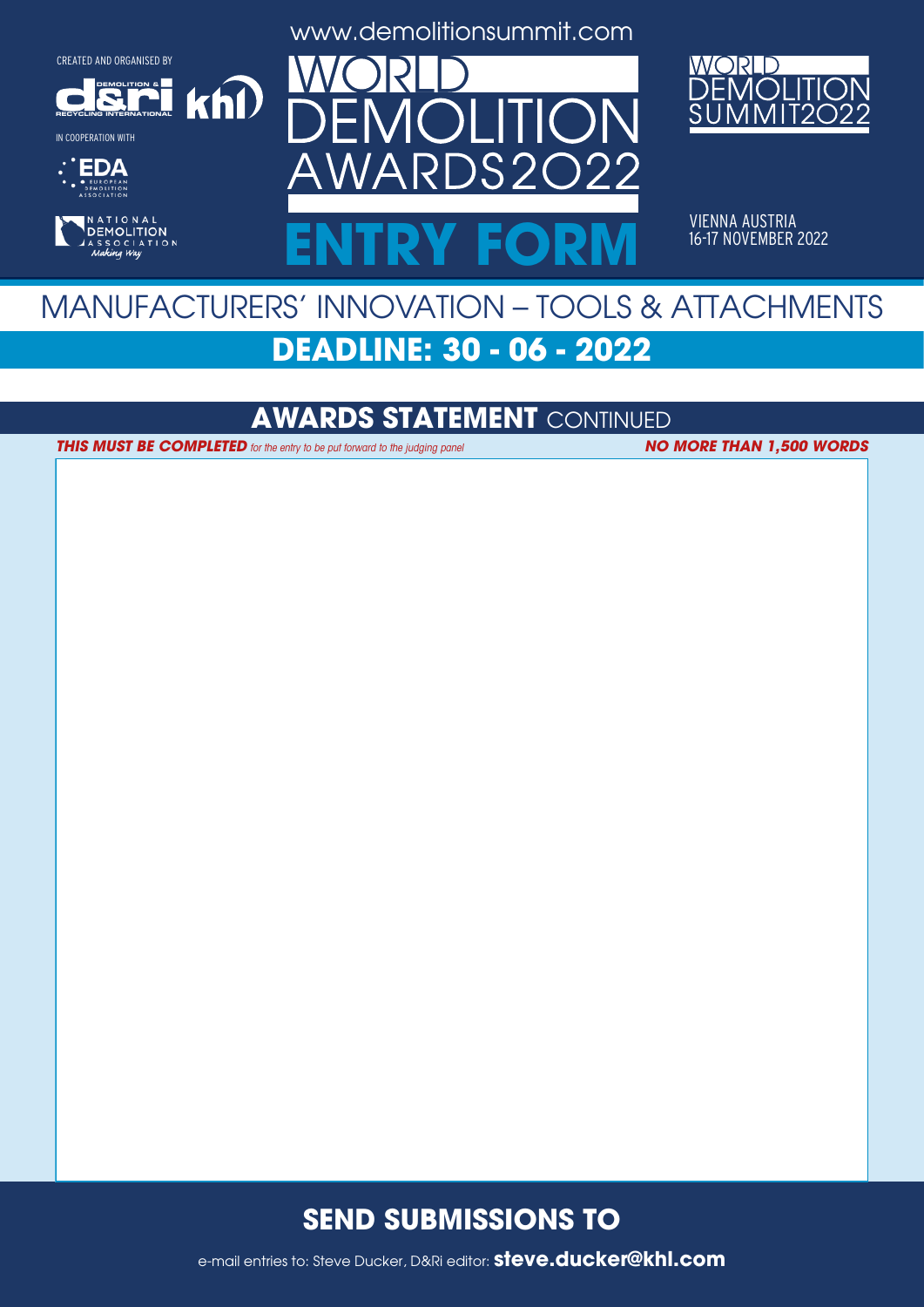**DEMOLITION &**

 $k$ h $\Omega$ 

**RECYCLING INTERNATIONAL**

IN COOPERATION WITH





www.demolitionsummit.com



VIENNA AUSTRIA<br>16-17 NOVEMBER 2022 ENTRY FORM **16-17 NOVEMBER 2022** 

## MANUFACTURERS' INNOVATION – TOOLS & ATTACHMENTS **DEADLINE: 30 - 06 - 2022**

## **EXECUTIVE SUMMARY**

**THIS MUST BE COMPLETED** for the entry (if shortlisted) to appear in Demolition & Recycling International **NO MORE THAN 250 WORDS** 

#### **SEND SUBMISSIONS TO**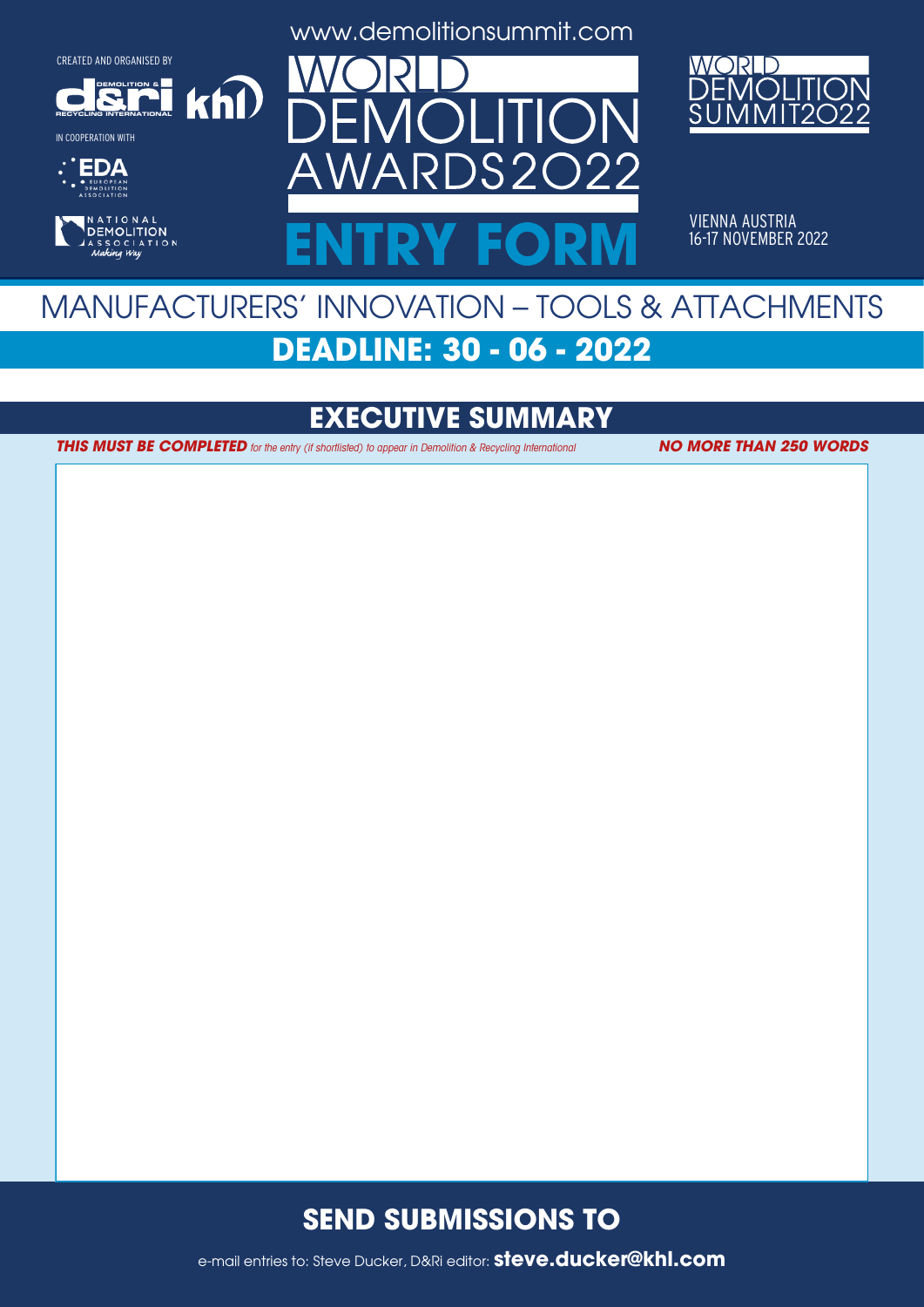

 $k$ h $\Omega$ 

IN COOPERATION WITH





www.demolitionsummit.com



VIENNA AUSTRIA<br>16-17 NOVEMBER 2022 ENTRY FORM **16-17 NOVEMBER 2022** 

## MANUFACTURERS' INNOVATION – TOOLS & ATTACHMENTS **DEADLINE: 30 - 06 - 2022**

## **KEY POINTS OF AWARDS ENTRY**

**PLEASE ALSO SUPPLY FIVE BULLET POINTS OUTLINING KEY FEATURES OF THE PROJECT** maximum 20 words per bullet point

#### **SEND SUBMISSIONS TO**